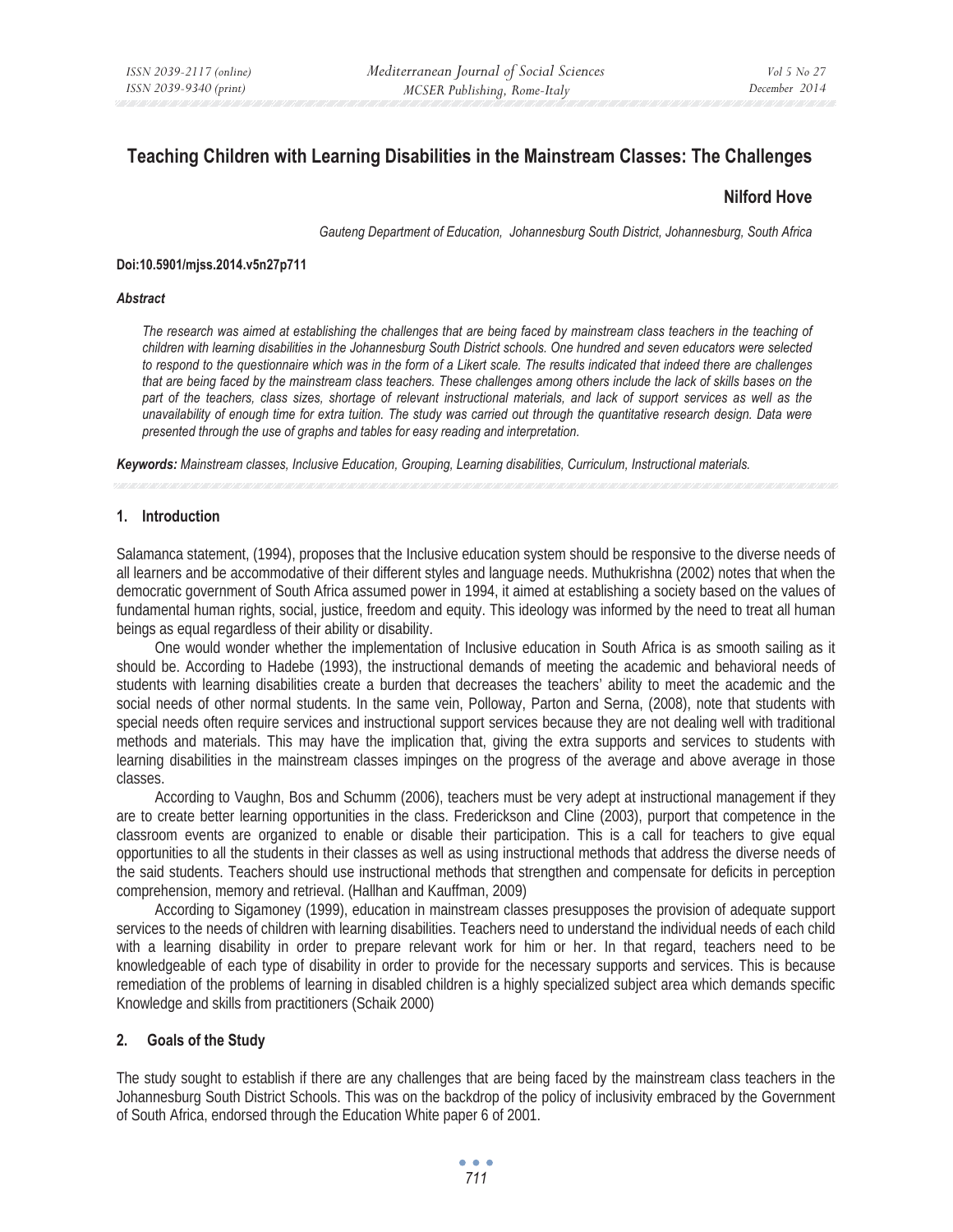# **3. Design**

The research was conducted through the quantitative research design. According to Welman, Kruger and Mitchell (2005), the quantitative research design studies large numbers of randomly selected cases. The quantitative research takes the outsider's perspective and it keeps a detached, objective view of the facts and will keep the research process hypothetically free from bias (Welman et al, 2005). The Johannesburg South District covers a large area hence the choice of this design.

## **4. Sample**

According to Cohen, Manion, Morison K (2007), the participants are chosen because they possess the particular characteristics or knowledge being sought. In this case, the sample consisted of 107 mainstream class teachers in the Johannesburg South District. The participants were randomly selected from the entire population of the Johannesburg South district schools.

# **5. Instrumentation**

A Likert scale type of questionnaire was used in this study. "Researchers use questionnaires so that they can obtain information about the thoughts, attitudes, beliefs, attitudes, values, perceptions, personality and behavioral intentions of research participants," Johnson and Christensen, (2004: 164). This particular instrument was chosen because the researcher did not want to influence the outcomes of the study in as much as he intended to let the participants give their views freely.

# **6. Procedure**

The researcher personally distributed the questionnaire to the selected participants. He visited schools of the selected participants after the normal working hours to avoid interfering with their daily schedules. In meeting the participants, the researcher had the opportunity to explain to them the purpose of the study. After three days of giving out the questionnaire, the researcher made a follow-up telephonically to remind the participants of the need to attend to the questions. After a further three days, the researcher went around collecting the completed questionnaires.

# **7. Data Analysis**

Data were analyzed through the use of tables and graphs. The purpose was to make for easy reading and interpretation. After collecting all the data, the researcher grouped related data together for interpretation purposes.

## **8. Data presentation**

| V            |                                                                                                                          |       |                 |  |  |
|--------------|--------------------------------------------------------------------------------------------------------------------------|-------|-----------------|--|--|
|              |                                                                                                                          | ℅     | $\%$            |  |  |
| <b>I</b> tem |                                                                                                                          | Aaree | <b>Disagree</b> |  |  |
|              | All educators need new skills to function effectively in the teaching of children with learning disabilities.            | 83    |                 |  |  |
| 12.          | Regular class teachers sacrifice their time in the afternoon helping their students with disabilities.                   | 38    | 62              |  |  |
|              | Students with learning disabilities in the mainstream classes receive individual tutoring within these classes.          | 46    | 54              |  |  |
| 14.          | Teachers in the mainstream classes give students with learning disabilities work that is less in terms of<br>complexity. | 49    | 59              |  |  |

N(107)

## **9. Discussion**

Asked on whether mainstream class teachers need new skills to function effectively, eighty three percent of the respondents agreed to this. The high percentage of those who indicated the need for new skills (83%) could be an indicator that the educators need new skills to be more effective in the classes. The result shows some inadequacies that relate directly to teacher training. Purportedly, the advent of inclusive education came into effect when the majority of the current practicing teachers were already practicing. As such, they never had any training in special needs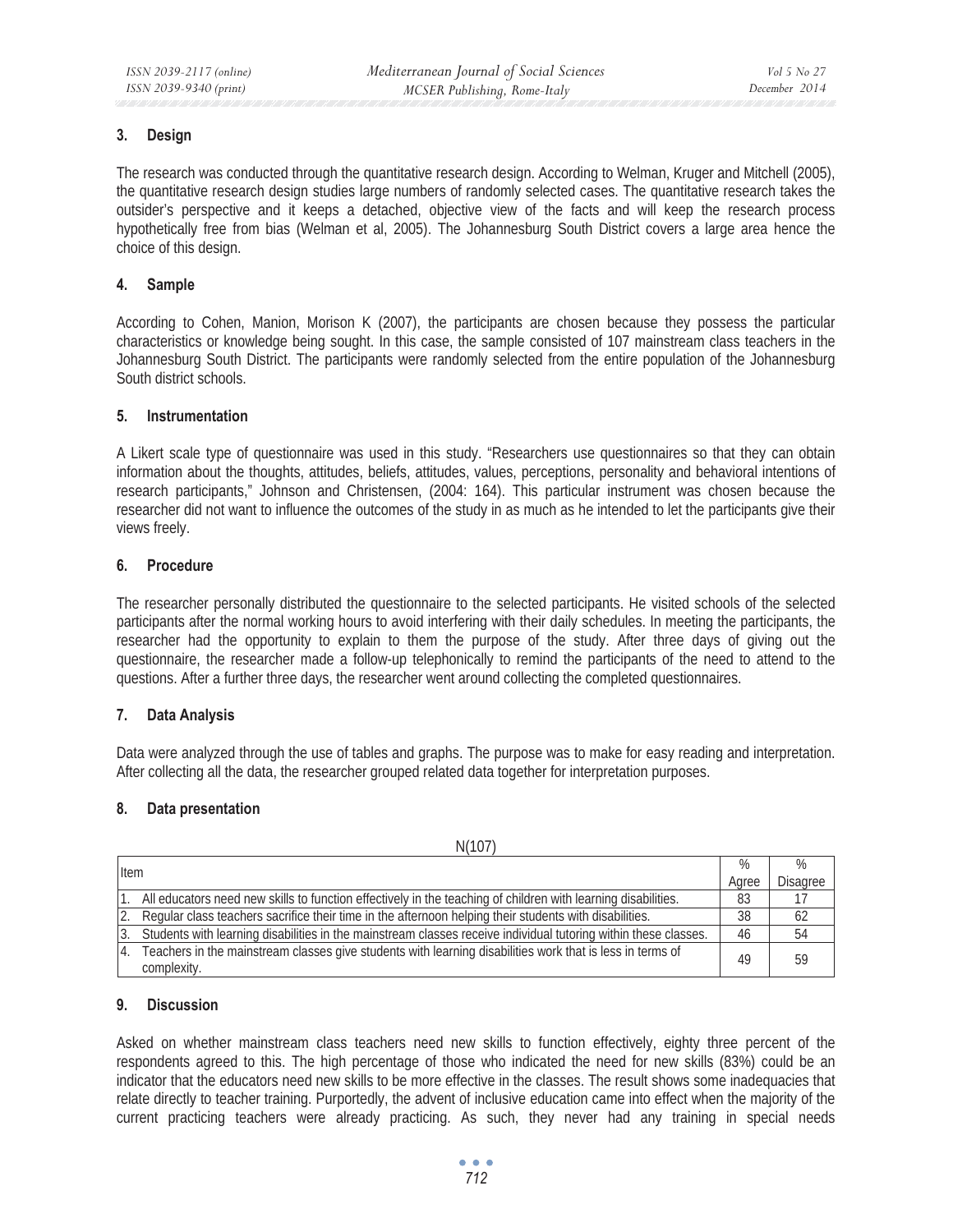| ISSN 2039-2117 (online) | Mediterranean Journal of Social Sciences | Vol 5 No 27   |
|-------------------------|------------------------------------------|---------------|
| ISSN 2039-9340 (print)  | MCSER Publishing, Rome-Italy             | December 2014 |

education/inclusive education hence they feel ill-prepared to manage these students in their classes.

The use of relevant instructional materials is crucial to the education of the child with learning disabilities. Sixty eight percent of the respondents said they do not use instructional materials that cater for children with learning disabilities. Instead they resort to using the general approach to teaching and instructional use to children with learning disabilities in their classes. There could be a reason to this status quo. Mercer and Mercer (2005:21) note that "some of the realities facing general education teachers include pressure to cover a lot of content, raise the performance level of learners, teach large groups and prepare for multiple classes.

Sixty two percent of the respondents said they don't give their students extra tuition in the afternoons. A plausible explanation could be that the teachers use the afternoons to prepare for the next day's work. However, this could also be indicative of the fact that the teachers do not find enough time during the school day to attend to students with learning disabilities given that the time-tables are loaded with no free periods during the school hours.

According to Mercer and Mercer (2001), the demands of the class may be so extensive that the teacher may overlook the difficulties of students with learning disabilities. The instructional demands of meeting the academic and behavioral needs of students with learning disabilities create an added burden that decreases their ability to meet the academic and the social needs of other normal students. From the research, fifty four percent of the respondents disagreed that they provide for individual tutoring in their classes. This could be due to the large number of students in the classes that they have to attend to.

Fifty one percent of the respondents indicated that they give their students the same tasks in terms of complexity regardless of their students' abilities or disabilities. In essence, students with learning disabilities would require work that is less in terms of complexity compared to the average and those above average.

#### **10. Conclusion**

The outcomes of the study indicated to a number of challenges. The challenges noted include among others, the lack of skills amongst teachers that enable them to function effectively in the mainstream classes. The instructional materials being used by the mainstream class teachers are those that are designed for students who are average and above average. Such materials do not take into consideration the operational levels of those with learning disabilities. This challenge is further compounded by the fact that the said teachers do not possess the skills to tailor the content to the needs of those with learning disabilities. Selection of the learning task is a critical instrumental decision. No matter how excellent the teaching procedures, instruction will not be effective if the task selected is inappropriate for the learner (Lewis and Doorlag, 1991).

The other challenges noted relate to the lack of time for extra tuition in the afternoons. Individual tutoring was also found out to be difficult to implement during the school day in the mainstream classes. Also, teachers are generally giving the same number of tasks to all the students in terms of complexity.

#### **11. Recommendations**

It was revealed from the research that mainstream class teachers in Johannesburg South district need to be equipped with the Skills to handle children with learning disabilities in their classes. A number of measures can be engaged in this regard. These measures border around in-service training, workshops at cluster and school levels, teacher training, curriculum and capacity building of the school management teams (SMTs) as well as the school based support teams.(SBST)

#### *11.1 In-service training*

The consideration for the in-service training programs is basically informed by the fact that the majority of the current practicing teachers never had any training, formal or informal, in issues to deal with special needs. These in-service programs will therefore help in helping the teachers understand the condition learning disability thereby increasing their awareness and appreciation of these students. The programs can be done by the universities involved in the teacher training programs in collaboration with the department of basic education (DBE). Teachers may be encouraged to take a module or two in inclusive education as a way of upgrading themselves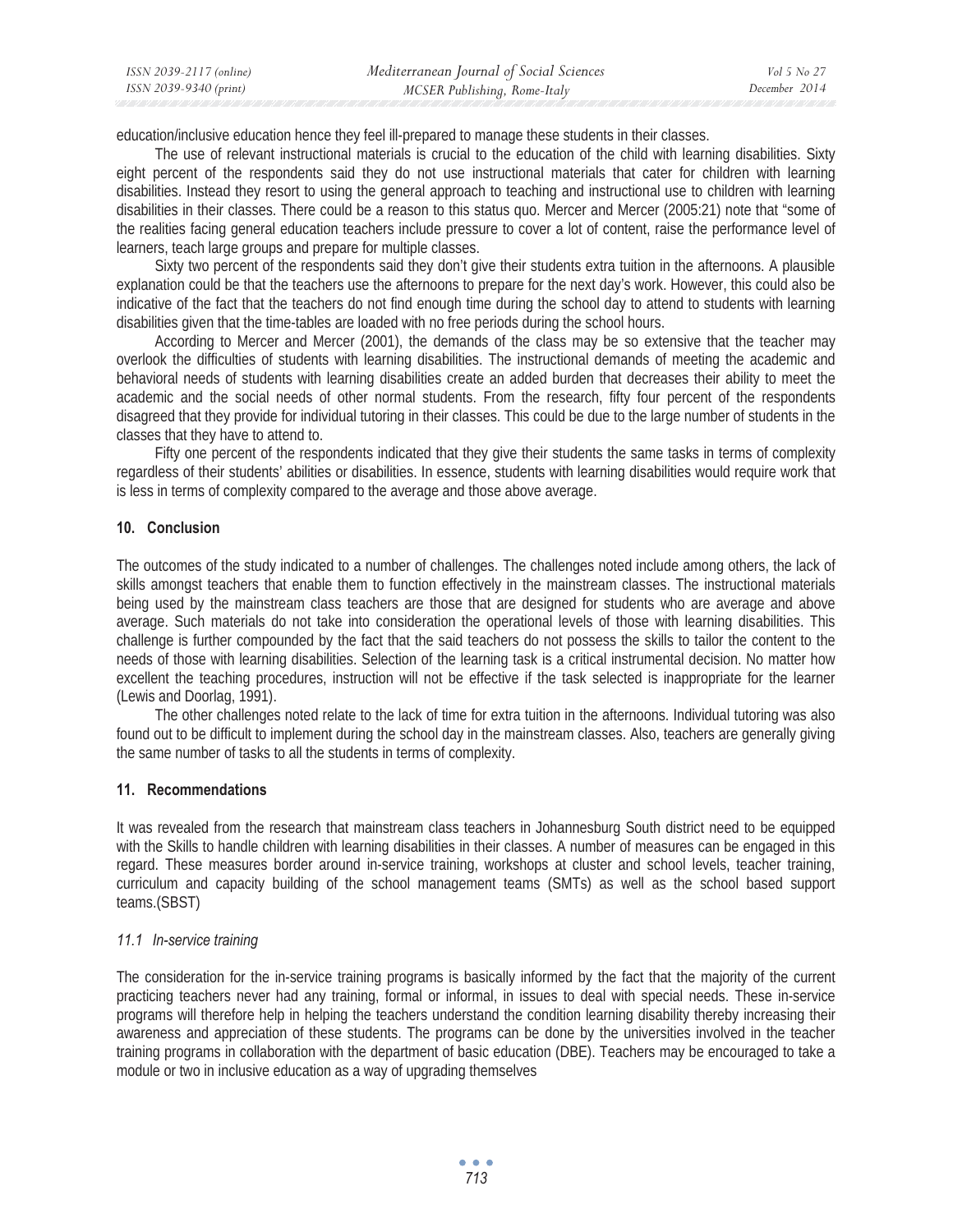## *11.2 Workshops*

Workshops are a viable tool that can be effectively used to mitigate the challenges. Qualified personnel from the District Based Support team can be asked to hold workshops with teachers as a way of equipping them with the needed skills. This can be done at cluster level or school level. Such workshops are vital as they help the teachers to meaningfully interact with qualified personnel as they address the issues they face in their classes on a daily basis. The teachers will be able to bring practical examples of the challenges and in turn gain practical solutions to those challenges.

Work shopping of teachers should also extend to the school management teams and school based support teams. If this is properly done, teachers will be gaining in that they will have to turn to these bodies in case of any help with regards to individual students in their classes. It is important to note that despite harnessing the skills of inclusive teaching, workshops do help in enhancing positive attitudes towards children with learning disabilities.

## *11.3 Practicum*

Since children with learning disabilities are almost certain to be found in every class, teacher training must entail an extensive program of learning in inclusive education. Student teachers must be compelled to write comprehensive reports about their engagements with children with learning disabilities while doing their practicum. In a way, this increases the student teachers' contact with such students thereby developing a deeper understanding of their needs.

## *11.4 Instructional materials*

The use of appropriate instructional materials is very important in ensuring productive learning for students with learning disabilities. More often than not, these students need instructional materials that are stimulating enough to retain their attention. The provision of audio tapes and computer assisted instructions could be very helpful. The department of basic education could roll out a program that facilitates learning through computers at each and every school. This can be done holistically but with a bias towards students with learning disabilities. Relevant mobile charts should also be provided for the teachers to use.

## *11.5 Extra tuition*

There is not enough time during the school day to be dedicated to the individual teaching of students with learning disabilities in the mainstream classes. This is because the class sizes are generally too large. School timetables must therefore be structured in such a way that there is an extra afternoon period. This afternoon period will specifically be serving the purpose of catching up on work that the students with learning disabilities would have struggled to cope with.

## *11.6 Specialist teachers*

The Department of Basic Education may consider the deployment of a specialist teacher at every school in the district. Deployment of specialist teachers at cluster levels should be considered if there are not enough such teachers in the district. These specialist teachers will act as resource persons to all the other teachers. The specialist teachers will also be able to make follow ups on all the students with learning disabilities in the schools and advise teachers on methods that they can apply in their teaching.

## **References**

Christensen, L.B; Johnson, B.R and Turner, L.A (2011) Research Methods, Design and Analysis, Boston: Allan and Bacon.

- Cohen. L; Manion.L; Morrison, K (2007), Research Methods in education, London: Routeledge
- Engelbrecht, P; Green, L: Sigamoney, N and Engelbrecht, L (1999), Inclusive Education in Action In South Africa, Pretoria: J.L Van Schaick Publishers.
- Frederickson, N and Chine, T (2003), Special Educational Needs, Inclusion and Diversity, London, Open University press

Hadebe, J.M, (1993) Development of special education in Zimbabwe. A report on special Development in post independence Zimbabwe, Harare: Ministry of education.

Hallahan, D.P Kauffman, J.M Pullen, P.C (2009) Exceptional learners. An Introduction to Special Education, Boston; Pearson Education, Inc.

Learner, J.W (2000), Learning Disabilities, Theory, Diagnosis and Teaching strategies, Boston: Houghton Miffin company.